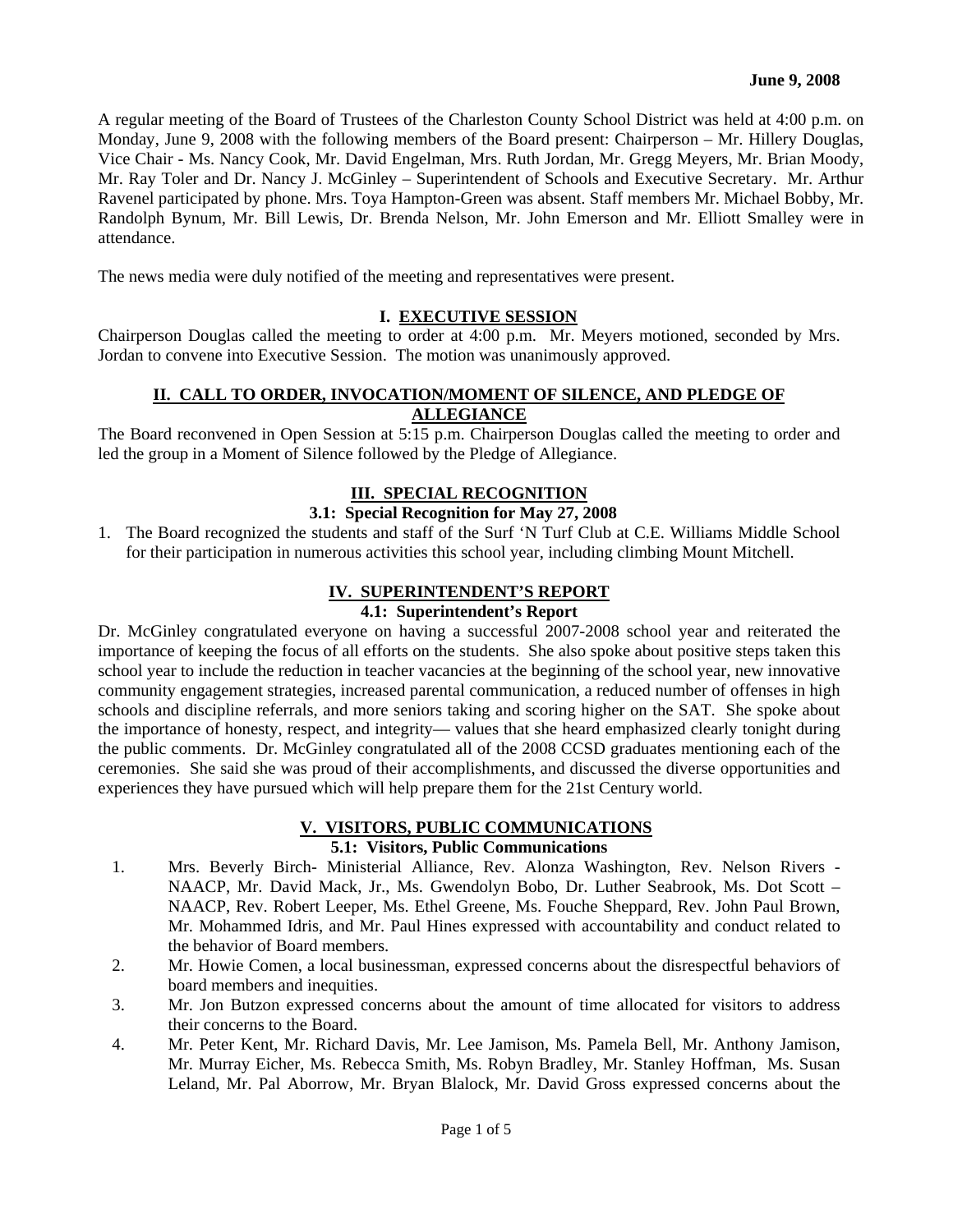proposal to relocate Academic Magnet School to a consolidated campus shared by School of the Arts.

- 5. Ms. Terry Murphy addressed the Board in support of the Transition Team's recommendation for Academic Magnet and School of the Arts.
- 6. Ms. Jayne Farrell addressed the Board in support of the charter renewal for Charleston Development Academy Charter School.

#### **VI. APPROVAL OF MINUTES/EXECUTIVE SESSION AGENDA ITEMS 6.1: Open and Executive Session Minutes of May 27, 2008**

Mr. Meyers motioned, seconded by Mrs. Jordan approval of minutes of May 27, 2008. The motion was approved 7-1 (Toler opposed).

# **6.2: Motions of Executive Session of May 27, 2008**

The Board acted on the following Executive Session Agenda items as follows.

- 1.1: Student Transfer Appeals the Board approved a motion to uphold the constituent board's decision on six student transfer appeals; approved two transfer appeals and approved 4 other transfer appeals, subject to availability of space. The motion was approved 7 - 1 (Douglas opposed).
- 1.2: The Board approved the following motion:
	- 1. The committee's recommendation for a Garrett Academy student follows.
		- o Overturn the District 4 Constituent Board's decision to return to St. Johns High School this school year. Although student will be permitted to complete his school work, student will not be permitted to return to Garrett Academy. However, he may return to his home school, St. Johns High for the 2008-2009 school year.

The motion was approved 8-0.

1.3: Appointment - Principal - McClellanville Middle. This item was pulled from the agenda. No action was taken.

# NOTE: Mrs. Jordan left the room at 7:28 p.m., therefore, she did not vote on agenda items 1.4, 1.5, 1.6, and 1.7A

- 1.4: Appointment Principal Murray Hill Academy The Board approved a recommendation to appoint Ms. Myrna Caldwell to the position of principal at Murray Hill Academy. The motion was approved 5-2 (Douglas and Jordan opposed).
- 1.5: Appointment Principal CE Williams Middle The Board approved a recommendation to appoint Mr. Robert Grimm to the position of principal at CE Williams Middle. The motion was approved 7-0.
- 1.6: Appointment Principal North Charleston High The Board approved a recommendation to appoint Dr. Fred Moore to the position of principal at North Charleston High. The motion was approved 7-0.
- 1.7: Contractual Matters

 1.7A: The Board approved a motion to renew charter applications for Charleston Development Academy and East Cooper Montessori charters for five years. The motion was approved 7-0. The five year charter renewal for James Island Charter School was pulled from the agenda and will be revisited at the next meeting.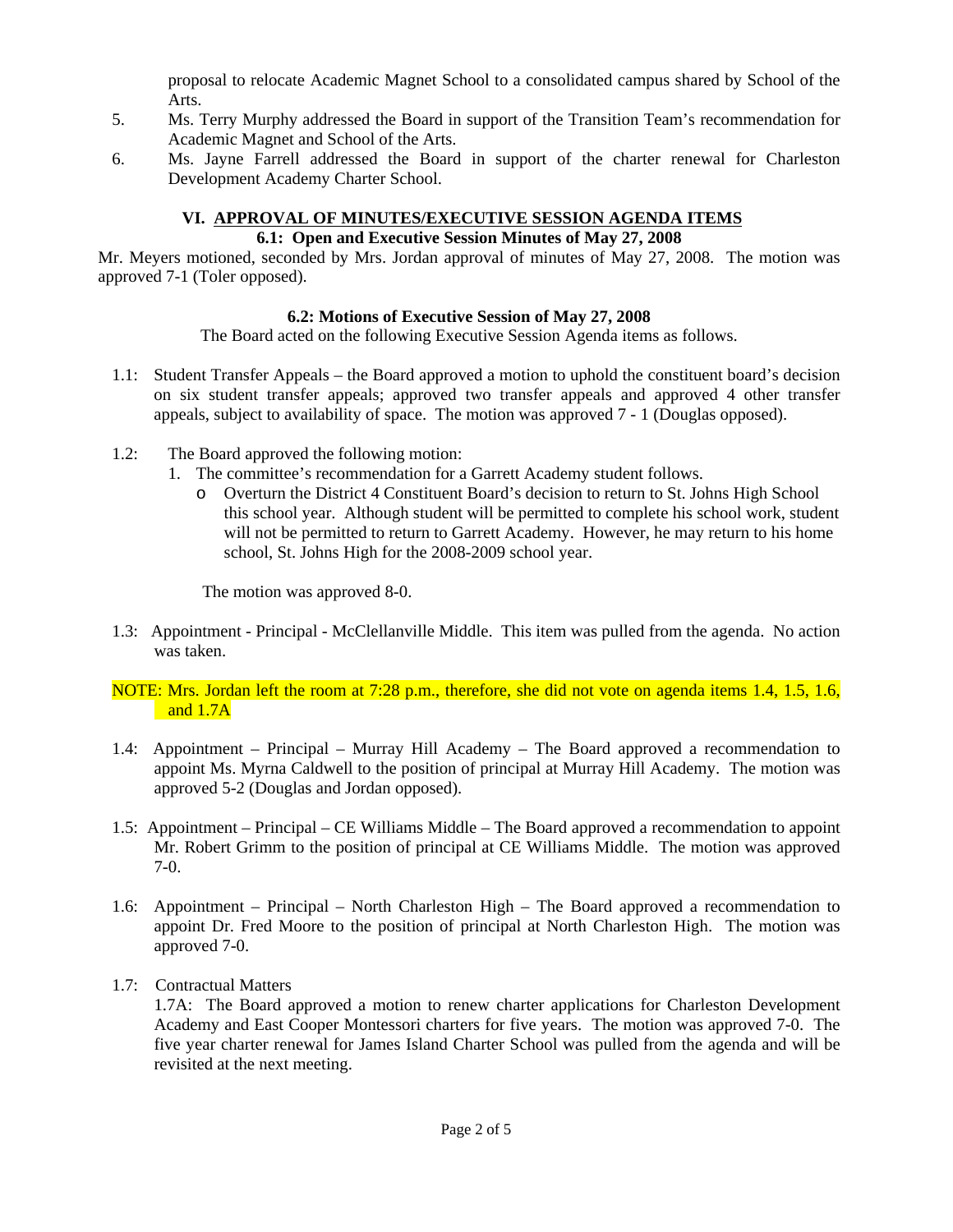Also note, the funding source is 2008-2009 General Operating Funds. The cost for each charter is listed below:

- o Charleston Development Academy \$815,352.04
- o East Cooper Montessori Charter \$889,837.89
- o James Island Charter High \$12,982,995.51

 1.7B: The Board approved a change order to renovate the current cafeteria into the Band, Art, and Chorus facility for Military Magnet Academy. The motion was approved 8-0.

- 1.8: The Board approved a motion to uphold the Associate Superintendent's recommendation for nonrenewal of a contract for a teacher for the 2008-2009 school year.
- 1.9: The Board approved the following motions.
	- 1.9A: The board approved a motion to overturn the District 2 Constituent Board's decision with the following conditions:
		- student would not be permitted to return to class at Wando High School this school year;
		- must complete a drug program; and
		- must complete three (3) hours per week community service during the  $10<sup>th</sup>$  grade.

The motion was approved 5-2-1 (Douglas and Jordan opposed; Engelman abstained).

- 1.9B: The committee's recommendation for a Wando student as follows.
	- o Overturn the expulsion.
	- o Allow the student to finish final exams without returning to Wando High School.

The motion was approved 8-0.

### **6.3: Financial Minutes of May 12, 2008**

Mr. Meyers motioned, seconded by Mrs. Jordan to approve the Financial Minutes of May 27, 2008. The motion was approved 8-0.

### **VII: MANAGEMENT REPORT**

There were no Management Reports to come before the Board at this meeting.

# **VIII: CHARLESTON ACHIEVING EXCELLENCE**

# **8.1: School Choice Plans for St. Andrews Middle and West Ashley Middle**

The Board received the report as information. Board comments regarding the district's initiative to improve schools west of the Ashley were positive.

### **IX**. **POTENTIAL CONSENT AGENDA ITEMS**

## **9.1: First Reading of the FY2009 Budget**

*A recommendation to approve the first reading of the budget for the 2008-2009 school year.* 

Mr. Meyers motioned, seconded by Mr. Douglas approval of the first reading of the budget for the 2008- 2009 school year. The motion failed 3-4 (Cook, Engelman, Ravenel and Toler opposed).

Note: Mr. Moody was out of the room during the time the Board voted on this item.

# **9.2: Lawrence G. Derthick Memorial Trust Fund Grant Award Recommendations**

*A recommendation to approve the Lawrence G. Derthick Trust Fund grant awards. The funding source is the Lawrence Derthick Memorial Fund. The amount allocated follows:*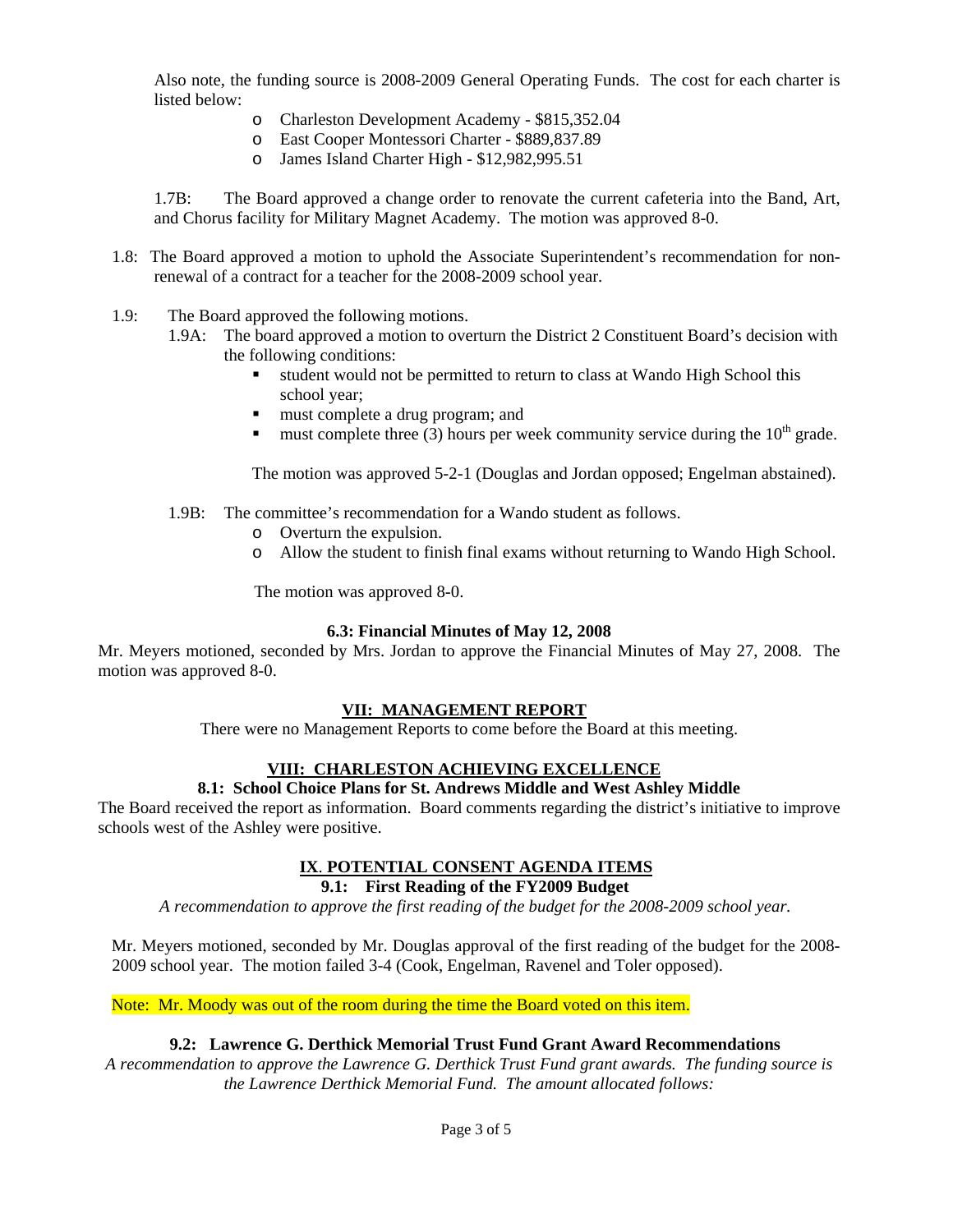| <b>APPLICANT</b>                   | <b>AMOUNT</b>    |
|------------------------------------|------------------|
|                                    | <b>ALLOCATED</b> |
| <b>Outreach for Kids</b>           | 1,500.00         |
| Carolina Youth Development Center  | 1,500.00         |
| Beyond Our Walls, Inc.             | 1,500.00         |
| Willtown Improvement Organization  | 1,500.00         |
| Teacher's Supply Closet            | 1,500.00         |
| Pattison's Academy                 | 1,500.00         |
|                                    |                  |
| <b>Amount Requested /Allocated</b> |                  |

Mr. Meyers motioned, seconded by Mr. Douglas approval of the Lawrence G. Derthick Grant awards. The motion was approved 7-1 (Engelman opposed.

Also during discussion of the Lawrence G. Derthick Memorial Trust Fund Grant Award Recommendations, Mr. Meyers requested staff bring back to the board criteria for the Lawrence G. Derthick Trust Memorial Grant. He further questioned using a portion versus using the entire amount to allow the interest to increase.

## **9.3: Recommendation for Approval of Award for Renovation of West Ashley High School Track Bid #B8021**

 *A recommendation to approve the bid award for renovation of West Ashley High School track. The funding source is FY08 General Operating Fund. The projected amount is \$136,840.00.* 

Mr. Meyers motioned, seconded by Mr. Douglas approval of the bid award for renovation of West Ashley High School track. The motion was approved 8-0.

### **9.4: Bid Award Special Inspections and Construction Materials Testing for Moultrie, Mt. Pleasant Academy and Orange Grove Charter Elementary**

*A recommendation to approve the bid award for code required special conditions and construction materials testing. The total cost for this project is \$278,911.00. No additional funds are required Project is within previously Board approved budget for all projects included in the bid package. Individual school amounts are shown below:* 

- o *Moultrie Middle School \$108,735.00*
- o *Mt. Pleasant Academy \$79,115.00*
- o *Orange Grove Charter Elementary School \$91,060.00*

Mr. Meyers motioned, seconded by Mr. Douglas approval of the bid award for code required conditions and construction materials testing for Moultrie, Mt. Pleasant Academy and Orange Grove Charter Elementary. The motion was approved 8-0.

### **9.5: Center of Arts and Academics**

*School of the Arts Project #5343/Academic Magnet High School Project #5779 – Approval of Quality Assurance Testing and Chapter 17 Special Inspections Agency* 

Mr. Meyers motioned, seconded by Mr. Moody approval of recommendation to issue a contract to WPC, Inc. for the Center of Arts and Academics project Chapter 17 inspection for \$312,000.00. The funding source is 2005-2009 Capital Improvement School of the Arts Project and 2006-2009 Capital Improvement Academic Magnet High School Project. The motion was approved 8-0.